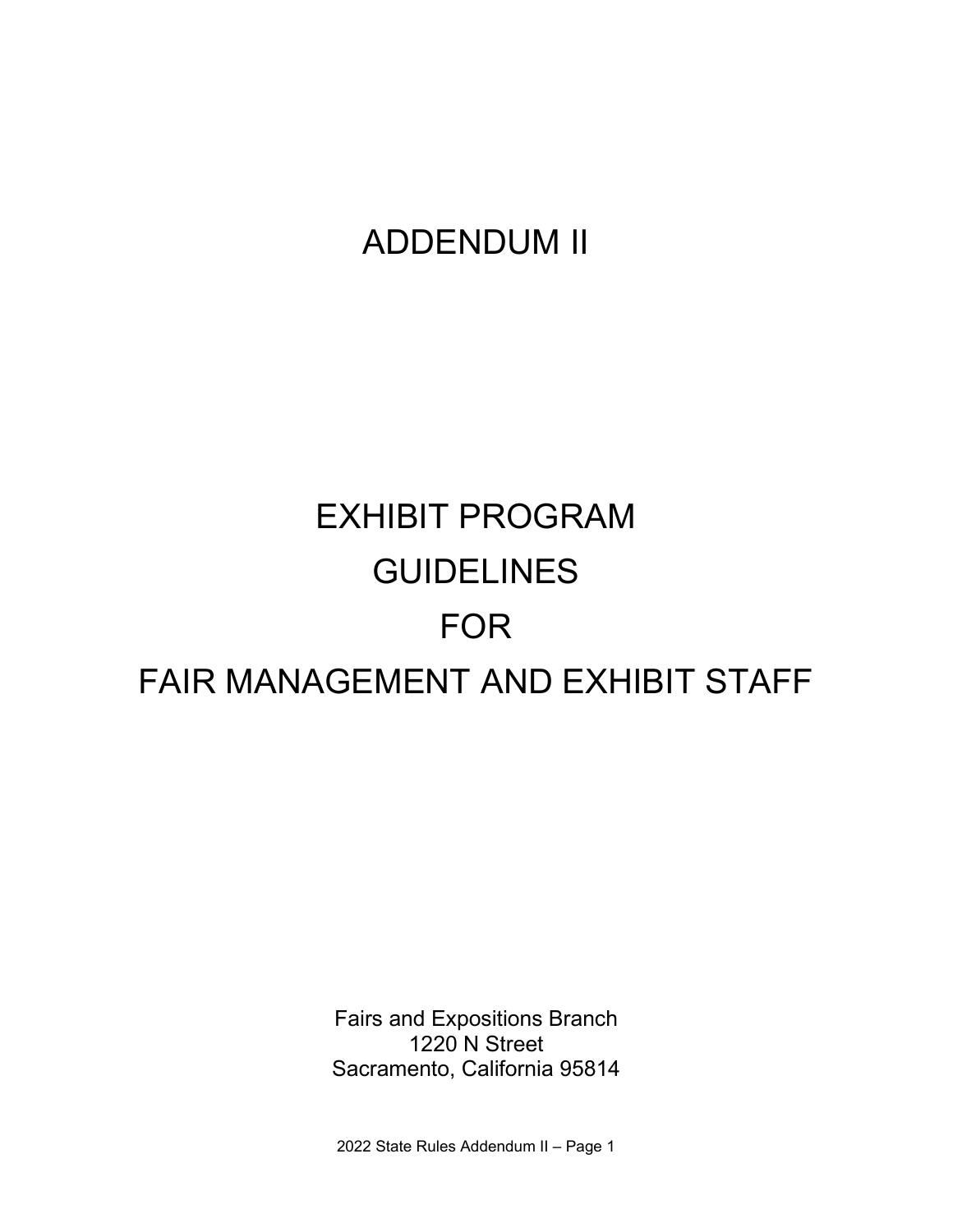#### **Welcome to the Junior Department**

TEN COMMANDMENTS FOR PARENTS OF YOUNGSTERS SHOWING LIVESTOCK

- 1. Thou shalt not feed, train, and care for the animal for thou art trying to teach the child responsibility.
- 2. Thou shalt forgive a child for making mistakes in the showing for thou hast made mistakes too!
- 3. Thou shalt not get mad when thy child forgets items in the showbox for one day thou may forget showbox.
- not want to do. 4. Thou shalt help the show management for they are doing a job that thou would
- 5. Thou shalt see that thy child is on time for all show activities for thou would not want to wait on another.
- order by the designated time. 6. Thou shalt make sure thy child has animals entered and registration papers in
- 7. Thou shalt teach the child that winning a blue ribbon is a desirable goal but making friends along the way is a more worthy goal.
- 8. Thou shalt not complain about the judge for it is his opinion that has been sought.
- 9. Thou shalt remember that livestock projects are teaching projects, not necessarily money-making projects.
- 10.Thou shalt remember that the livestock project is a family project that shall be enjoyed and supported by the entire family.

Clyde D. Lane, JR Extension Specialist University of Tennessee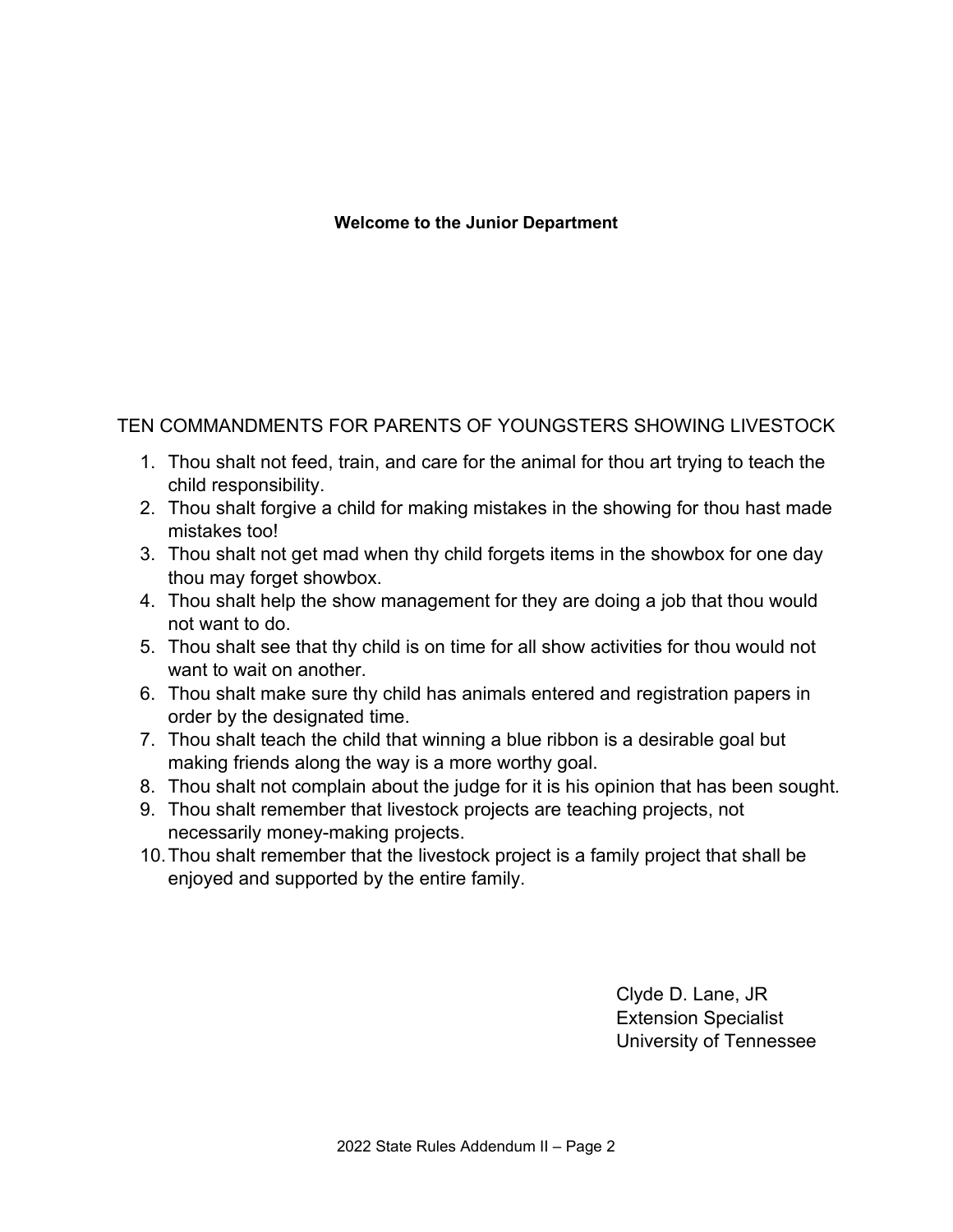# RULES SHOULD ENCOURAGE RATHER THAN DISCOURAGE PARTICIPATION WHILE ENSURING EDUCTIONAL AND EQUITABLE COMPETITION.

#### STATE RULES ARE ADOPTED TO PROVIDE STATE-WIDE COMPETITION CONSISTENCY. LOCAL RULES MAY BE CREATED BY INDIVIDUAL FAIRS. LOCAL RULES MAY BE MORE STRICT THAN STATE RULES BUT MAY NOT CONFLICT WITH THEM.

LOCAL RULES SHOULD BE PRINTED IN THE EXHIBITOR HANDBOOK.

- 1. Local Rules MUST specify protest policy and procedures.
	- a. How and when and with whom protests must be filed.
	- b. Who will hear and determine protests.
	- c. How, when and who will respond to interested parties regarding the decision.
- 2. Each fair should consider the following items and determine local rules as needed:
	- a. Residency requirements of exhibitors in each department.
	- b. Judging system (American or Danish) to be used in each department or division.
	- c. Dates for receiving entry forms and fees, receiving entries, releasing entries, etc.
	- d. Any additional requirements to the "substitution" rule.
	- e. Length of ownership for specific departments or divisions. NOTE: Local rules may establish longer length of ownership rules than specified in State Rules.
	- f. Specify what is the minimum number of exhibits required to hold a class.
	- g. Fairs may establish award limits that are more strict than State Rules in order to distribute awards further. Example: "One cash award per division" or "entries limited to one per class per exhibitor" or "market animals sold through the junior livestock auction will not receive premium money," etc.
	- h. Fairs should establish age requirements for junior divisions separate from 4-H, FFA, Grange and Independent exhibitors as specified in State Rules. Fairs should work with local 4-H, FFA, Grange to coordinate consistent age requirements for participation.
	- i. Fairs may require that each animal entered into a group be specified on the entry form.
	- j. Fairs may establish a minimum age limit to be allowed in the show ring for open livestock competition.
	- k. Fairs are encouraged to make local rule prohibiting the buy-back by exhibitor/seller of animal(s) sold through the junior livestock auction.
	- l. Establish local rule regarding if the fair will accept and judge "papers pending" livestock exhibits.
	- m. Categories for participation in special small animal and non-livestock divisions for youth under 9 years of age, see VII. Junior Department, Exhibitor Age Requirements, Rule 5.
	- n. Establish length of ownership for breeding and feeder animals. See VII. Junior Department, Livestock and Horse Exhibits, Ownership, Rule 1b.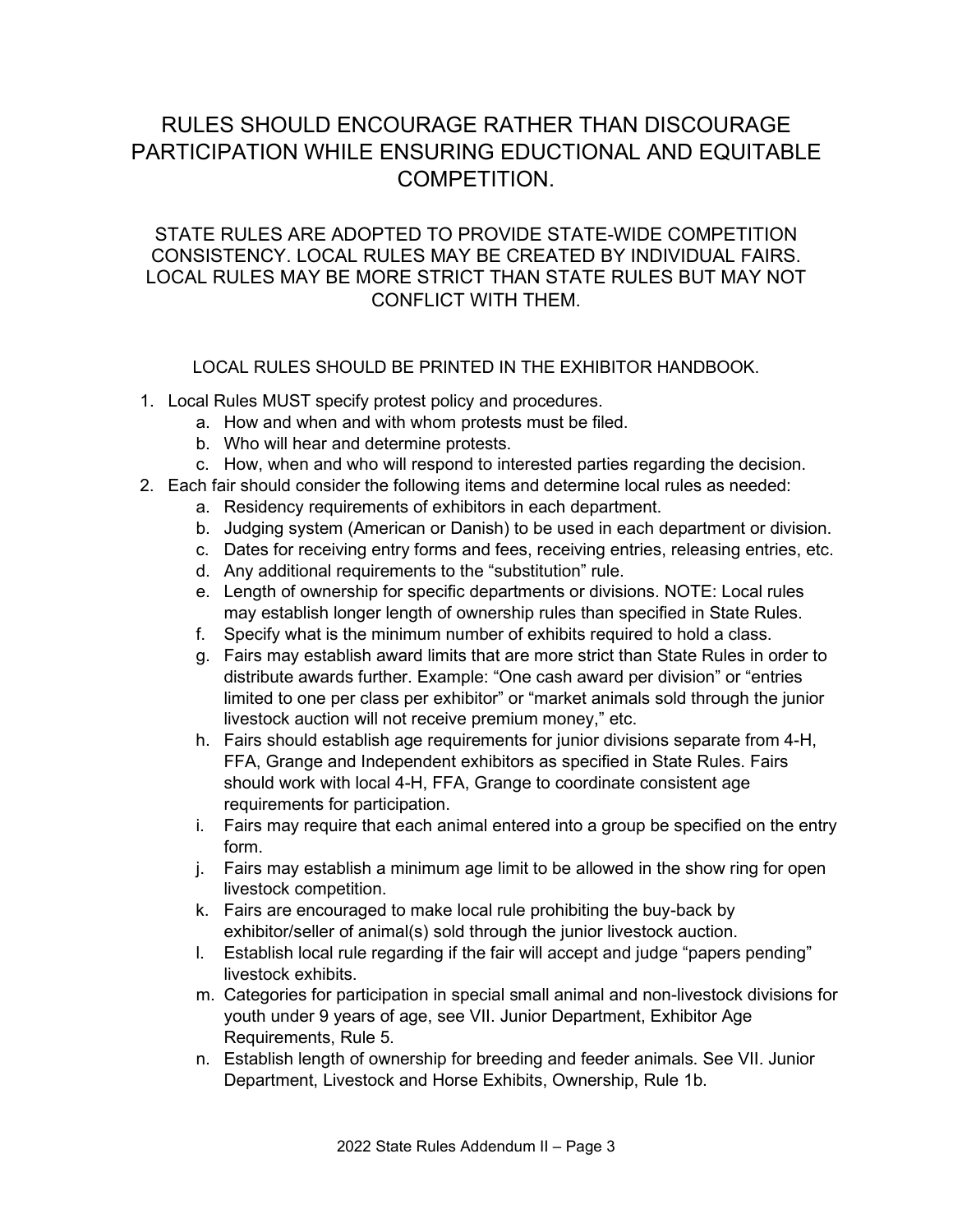- o. Local rules to specify details for terminal sale. See VIII. Livestock Department, Market Animals, Rule 2.
- p. Determine if post entries in the horse show will accepted and, if so, any penalty to be charged.
- q. Specify description of "age of horse show exhibitor". See XI. Horse Show Department, Exhibitors, Rule 1.
- regarding caring for and grooming their animals while at the fair. See VII. Junior Department, Livestock & Horse Exhibits, Other, Rule 1. r. Determine local requirements for 4-H, FFA, Grange and Independent exhibitors

INDIVIDUAL FAIRS ARE ENCOURAGED TO DISCUSS ISSUES WITH OTHER FAIRS AND OBTAIN COPIES OF EXHIBITOR HANDBOOKS FROM OTHER FAIRS TO ASSIST IN DETERMINING NECESSARY LOCAL RULES.

#### **GENERAL INFORMATION STATEMENT OF EXHIBIT PRINCIPLES**

 **THE FAIRS AND EXPOSITIONS BRANCH** believes the mission of competitive exhibits at fairs is to ensure the competition is educational, ethical and equitable. This will be accomplished in a manner representing the highest integrity and standards of all participants.

#### **AMERICANS WITH DISABILITIES ACT (ADA)**

 fair event. In compliance with the Americans with Disabilities Act of 1990, exhibitors requesting disability-related accommodations need to contact their respective fair office prior to the

 leaders, parents/guardians, acknowledge and agree to the following principles for **UPON SUBMITTAL AND SIGNATURE ON THE ENTRY FORM,** exhibitors, agents, competition:

1. Exhibitors will comply with State and Local Rules and accept all responsibility for their exhibits.

 2. Exhibitors agree to defend, indemnify and hold harmless the fair, the county (including reasonable attorneys' fees) arising out of any injury or damage, which program or event, excepting only that caused by the sole active negligence of the and the State of California from and against any liability, claim, loss or expense is caused by, arises from or is in any way connected with participation in the Fair. The Fair Management shall not be responsible for accidents or losses that may occur to any of the exhibitors or exhibits at the Fair. The exhibitor (or parent or guardian of a minor) is responsible for any injury or damage resulting from the exhibitor's participation in the program or event. This includes any injury to others or to the exhibitor or to the exhibitor's property.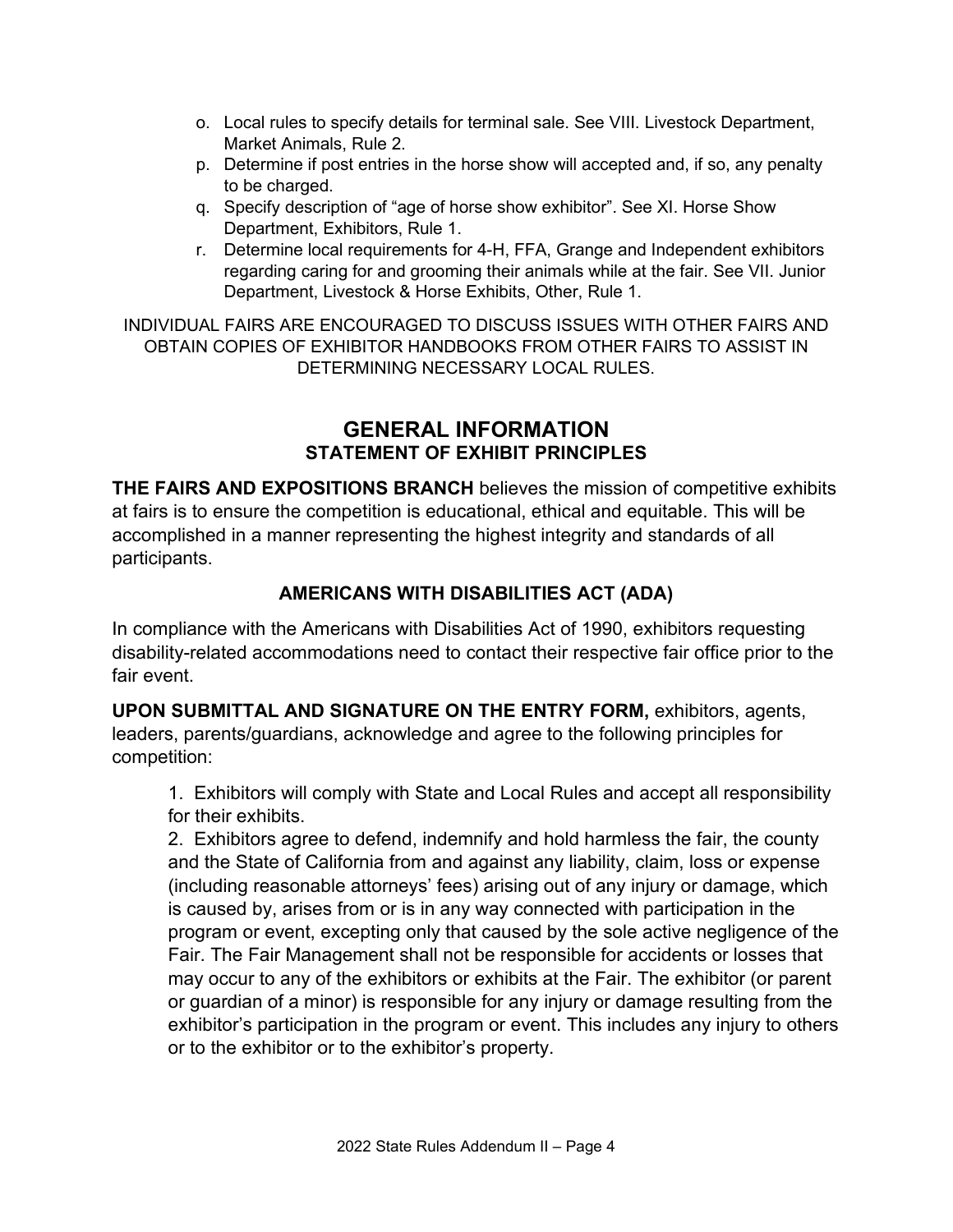3. Exhibitors must be able to prove their own eligibility and that of their exhibits according to State and Local Rules and acknowledge that misrepresentation of any kind is prohibited.

4. Junior exhibitors are expected to prepare, manage and present their own exhibits.

5. Exhibitors will conduct themselves with sportsmanship; integrity and cooperation with all participants.

- 6. In the case of animals:
	- a. Exhibitors will exhibit healthy animals and handle them with care; and
	- b. Exhibit them in their unaltered conformation except for common animal husbandry practices, and
	- c. Use all pharmaceuticals, biologics and other chemicals lawfully and with notification to fair management as it specifies.

**IN FULFILLMENT OF THEIR RESPONSIBILITIES,** the Fairs and Expositions Branch and the Local Fair agrees to the following principles for competition:

1. Fairs will advocate and enforce the printed rules.

 2. In the case of rules violations or in practices determined to be unethical and inappropriate with the competitive exhibit program,

- a. The fair has the right to deny entry or remove any exhibitor or exhibit that is determined ineligible, or whose presentation is deemed not in the best interest of the fair, endangers the public or has violated the rules.
- b. The fair shall discipline such exhibitors as deemed appropriate; and
- governing body of the Fairs and Expositions Branch, regulatory agency, c. The fair shall submit a written report of such discipline to the appropriate youth or breed association.

3. Fair staff will conduct themselves with integrity, professionalism and cooperation with all participants.

 other involved persons remove themselves from the selection of, or fraternization with, 1. It is of the upmost importance to the continued integrity of the local fair and to fair industry, as a whole, that directors, managers, department supervisors, staff and any judges in departments in which their own minor children are exhibiting. The appearance or assumption of influence over the judging is just as detrimental to fairs and exhibitors as if it were a fact.

 other official capacities where they have or may appear to have considerable influence 2. Fair must avoid calling upon parents of junior exhibitors to serve as judges, clerks or over the outcome of judging.

 documentation to enforce these laws as they see fit. 3. Fairs are encouraged to make a reasonable effort to enforce California Department of Food and Agriculture laws. Fairs have the right to see any described tattoos, tags or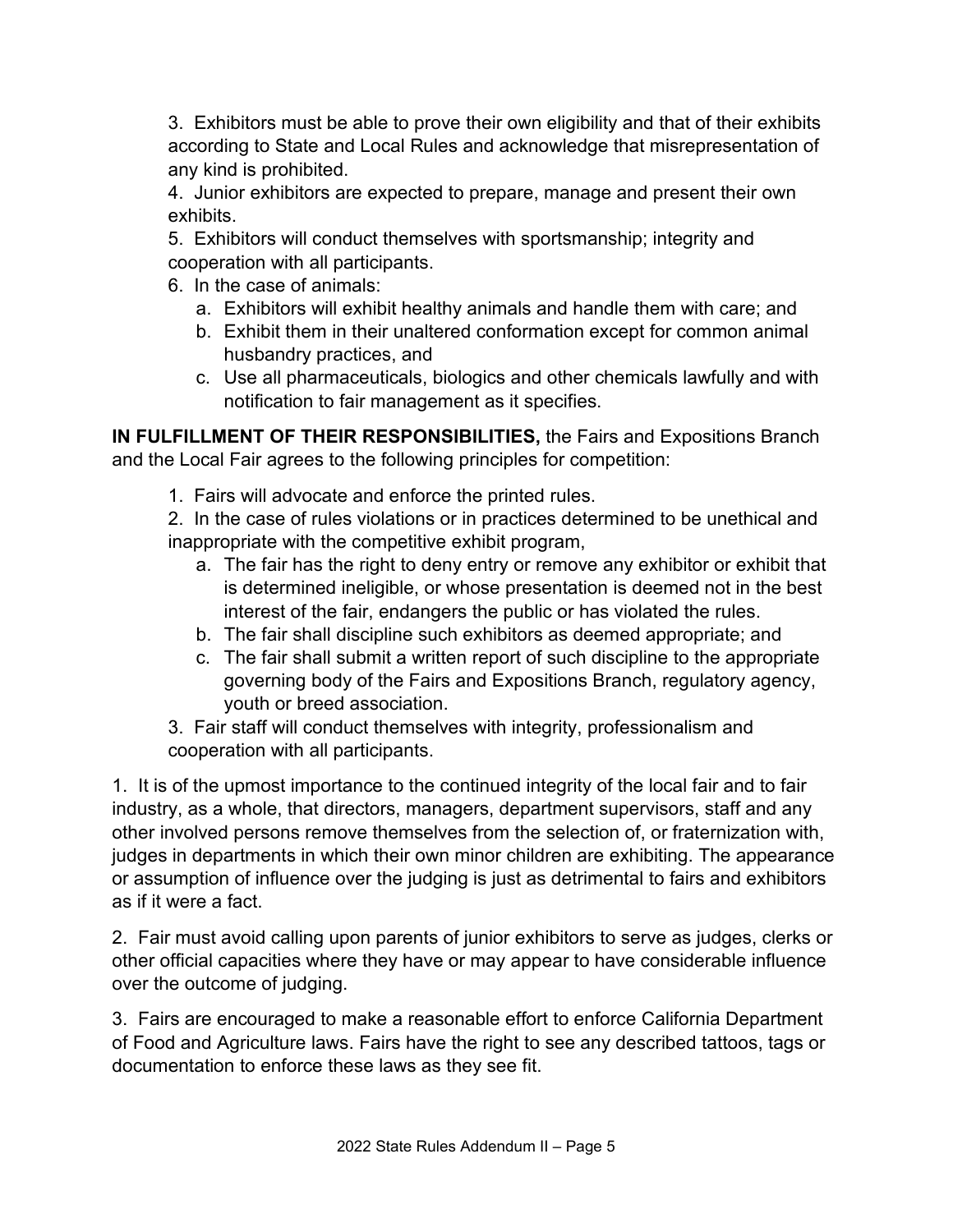consideration when combining any division. When entries in 4-H, FFA, Grange and/or 5. Combining 4-H, FFA, Grange, and Independent exhibitors. The policy of fairs is to encourage meaningful competition and education. This should be the main Independent exhibitors are low, IT IS NOT MANDATORY TO COMBINE CLASSES. If the fair decides to combine competition, great care should be taken in doing so. The combining of too broad a range of weights/ages, etc. could create a situation where competition exists only "on paper."

 6. Which judged groups of animals to sell in Junior Livestock Auction should be whereas, veal is judged Group 1, 2 and 3. Local rules may specify only Market Ready, determined which reflects support of the Junior Livestock Auction Committee and the local community. Example: Market Beef are judged Market Ready/Not Market Ready; or only specific may sell. See XIII. Judging Standards.

 Medication form prior to the sale of the animal through the auction. Animals will not be 7. Every market animal exhibitor and parent/guardian must complete the Declaration of eligible to sell if the form is not signed. (See attached example of form.)

- 8. Harvesting/Processing Regulations
	- the auction should be delivered only to licensed state or federal slaughter plants a. All animals (beef, sheep, swine, rabbits, poultry, etc.) destined for harvest after (California Food & Agriculture Code and Federal Code.)
	- b. Harvesting/Processing at **federally licensed plants is mandatory** for livestock purchased from the Junior Livestock Auction when:
		- 1) The carcass is intended for RESALE (including restaurants, retail meat stores, nursing/convalescent homes, fund raisers, etc.).
		- 2) The carcasses of animals are entered into carcass evaluations/contests.

Any person or persons who are found guilty of violating this provision are subject to imprisonment for not more than one year or a fine of not more than one thousand dollars or both.

c. STATE LICENSED PLANTS can only be used for livestock purchased from Junior Livestock Auction when it is for the sole use of the buyer.

d. SPECIAL EXEMPTION: Poultry and Rabbits are exempt from the above regulations if sold with a "to be harvested by producer" stipulation.

e. Fairs having difficulties locating or making satisfactory arrangements with licensed slaughtering plants should contact:

California Department of Food and Agriculture

Meat, Poultry & Eggs Safety Branch 1220 N Street Sacramento, California 95814 (916) 654-5004

# **CLUB LAMB FUNGUS DISEASE**

2022 State Rules Addendum II – Page 6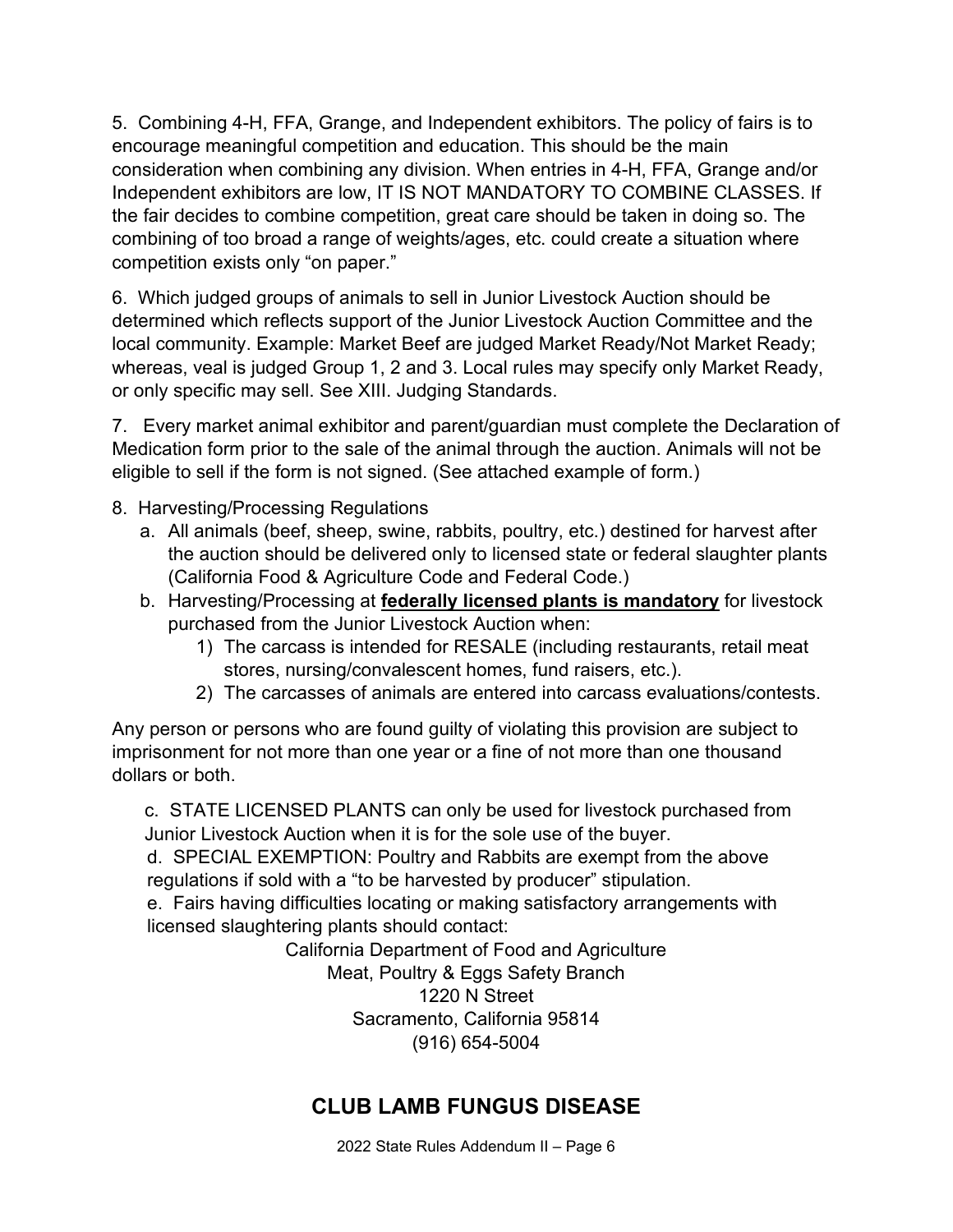See the <u>fact sheet</u> created by California Department of Food and Agriculture, Animal Health Branch. The disease occurs most commonly in show sheep and is contagious to humans and other animals.

 containing this disease. If club lamb fungus disease is diagnosed in animals at your fair, The fact sheet contains specific recommendations for sheep handling, sanitation, surveillance and reduction of stress on the animals. Pre-education of exhibitors is important with all exhibitors, leaders and parents understanding their responsibilities in the animal(s) mut be disqualified and removed from the fairgrounds.

# **SPECIAL CATTLE REQUIREMENTS**

The Bureau of Livestock Identification (BLI) is the State's brand registration and inspection program protecting cattle owners in California against loss of animals by theft, straying, or misappropriation. The inspection of cattle is required whenever cattle are sold, or ownership is transferred. There is a required fee of \$1.50 per head.

 Animal Health and Food Safety Services, Bureau of Livestock Identification California Department of Food and Agriculture 1220 N Street Sacramento, California 95814

 To comply with the Beef Checkoff program, the law requires all producers selling cattle support beef/veal promotion, research and education. California Beef Council or calves, for any reason and regardless of cattle age and sex, to pay \$1 per head to

P.O. Box 340368 Sacramento, CA 95834-0368

An additional assessment of \$1 per head shall be paid on each sale of any cattle. This assessment will be used to fund the California Cattle Council in order to provide additional resources to defend and promote cattle production in the state.

> California Cattle Council 1022 G Street Sacramento, CA 95814

# **SPECIAL SWINE REQUIREMENTS**

 sent to the National Pork Board. Remittance instructions and forms may be obtained 100% Legislative Pork Checkoff Remittance. Federal law requires that \$0.40 per every \$100 of the sale price from hogs sold at auction be deducted from the sales price and through:

> 1776 NW 114<sup>th</sup> Street Des Moines, IA 50325 National Pork Board

2022 State Rules Addendum II – Page 7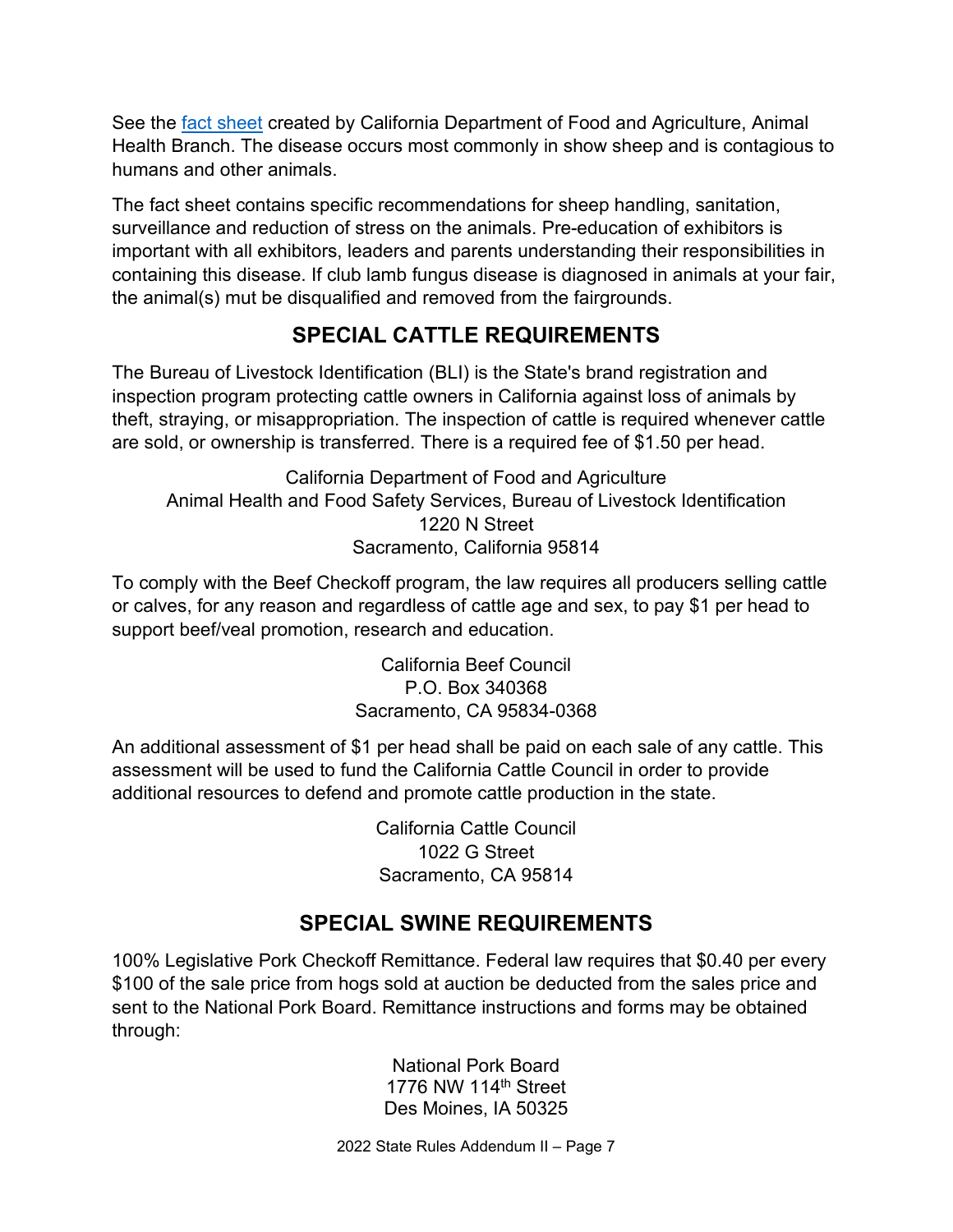1(800) 456-7675

# **SPECIAL SHEEP REQUIREMENTS**

 assessment at the time of every sale. The national lamb checkoff is directed by the By federal law, all sheep or lambs of any age, are subject to the national lamb checkoff American Lamb Board (ALB) and requires that the assessment of \$0.07 per pound and \$0.42 per head is deducted. The contributions help fund research, education and promotions designed to build awareness and demand for American Lamb.

#### **American Lamb Board**

23029 Network Place Chicago, IL 60673-1230

# **LIVESTOCK WEIGHING REQUIREMENTS FOR SALE ANIMALS**

 statement or memorandum used as the basis for either purchase or sale of that commodity or A weighmaster is any person who weighs, measures or counts any commodity and issues a charge for service.

- 1. All scales must be certified annually by the local Division of Measurement Standards before weighing animals for sale.
- 2. Fairs are not required to have a licensed weighmaster or deputy weighmaster perform the weighing function at the fair. Any fair not using licensed weighmasters should send a notification of exemption letter to:

Division of Measurement Standards 6790 Florin Perkins Road, Suite 100 Sacramento, California 95828

If licensed weighmasters are not used, weight tags/slips cannot be represented as "certified" or as "weight certificates."

- 3. Fairs that have, or have the use of certifiable scales on the grounds, may become Standards. The licenses are annually renewable. There is a fee for the Principal Weighmaster and a lesser fee for each person who is named a deputy. It recommended licensed weighmasters by application to the California State Division of Measurement that at least one deputy weighmaster be named.
	- a. If your fair decides to use licensed weighmasters and deputies, please follow all pertinent rules and regulations. Obtain current regulations contact Division of Measurement Standards at above address.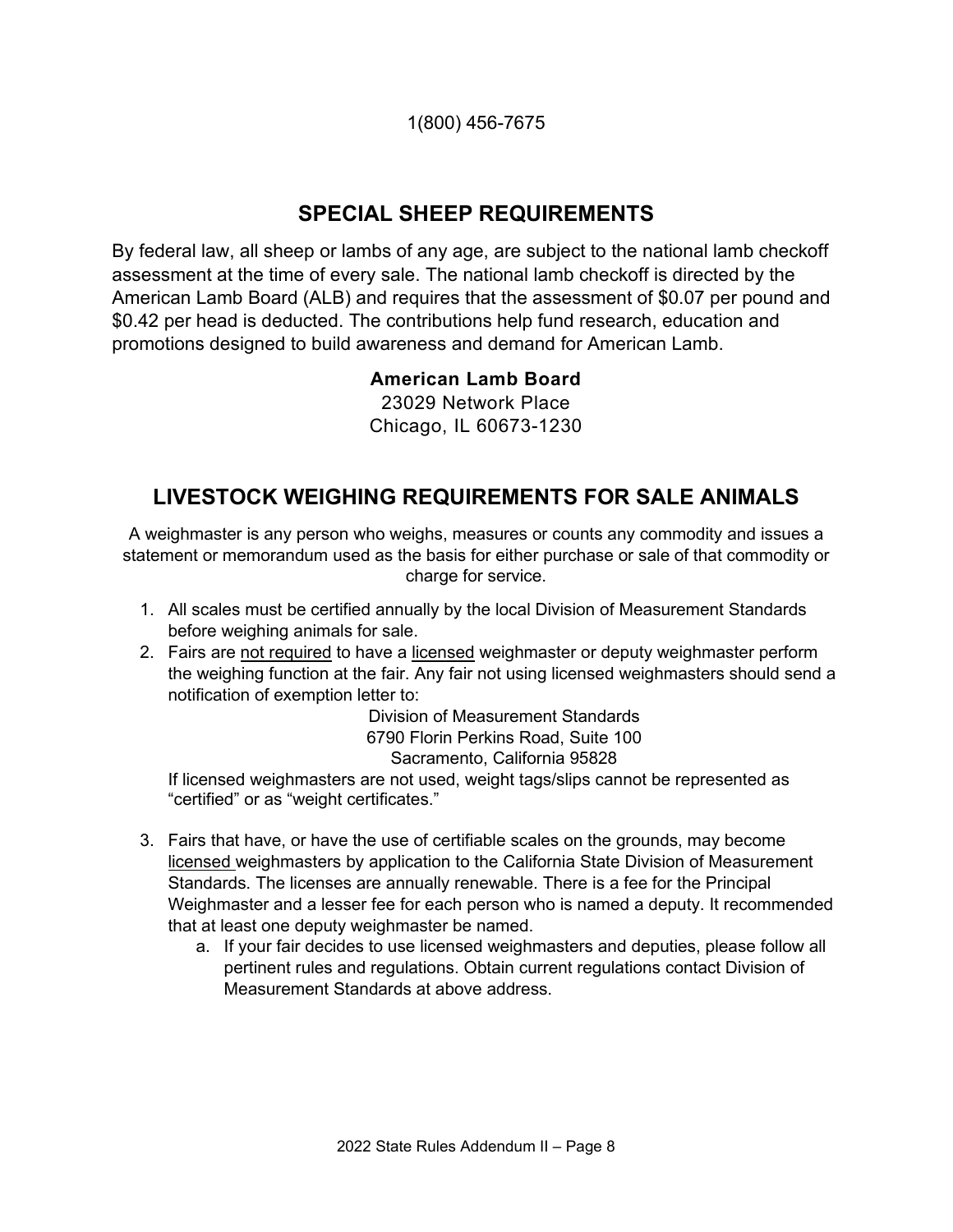#### **2022 ANIMAL BIRTHDATE LIST**

\*Insert date based upon opening date of the fair as published in the Exhibitor's Handbook.

- 1) Four months prior for beef, dairy cattle and swine.
- 2) Three months prior for sheep (use month and year only)
- 3) Two months prior for dairy goats and angora goats.

 and swine; May 17, 2022 for Dairy Goats. When the foregoing rule makes classes inoperative, such as for registered swine at early fairs, the rule will be applied to the last class operative. For sheep, insert the third month prior to the latest month in which your fair operates. For a July fair, insert "April; if the fair continues into August, use "May." For example, a fair opening on July 18, 2022 will use March 17, 2022 for beef, dairy cattle

\*\*If October is used, the Yearling birthdate must change to September 2020 through September 2021.

 \*\*\*Junior yearling and July/August fall females must have raised a litter of pigs or be in pig to be eligible for entry.

\*\*\*\*Junior and Senior yearling dry can be combined when history or entries indicate.

#### **HORSES**

Weanling **During 2022** 

Yearling During 2021 Two Years **During 2020** Three Years **During 2019** Four Years **During or before 2018** 

#### **BEEF CATTLE**

Junior Calf **Jan. 1, 2022 through** Senior Calf Sept. 1 through Dec. 21, 2021 Summer Yearling May 1 through August 31, 2021 Junior Yearling Jan. 1 through April 30, 2021 Senior Yearling March 1 through Dec. 31, 2020

#### **BEEF CATTLE OPTIONAL**

Junior Calf **After Jan. 1, 2022** Winter Calf Nov. 1 through Dec. 31, 2021 Senior Calf Sept. 1 through Oct. 31, 2021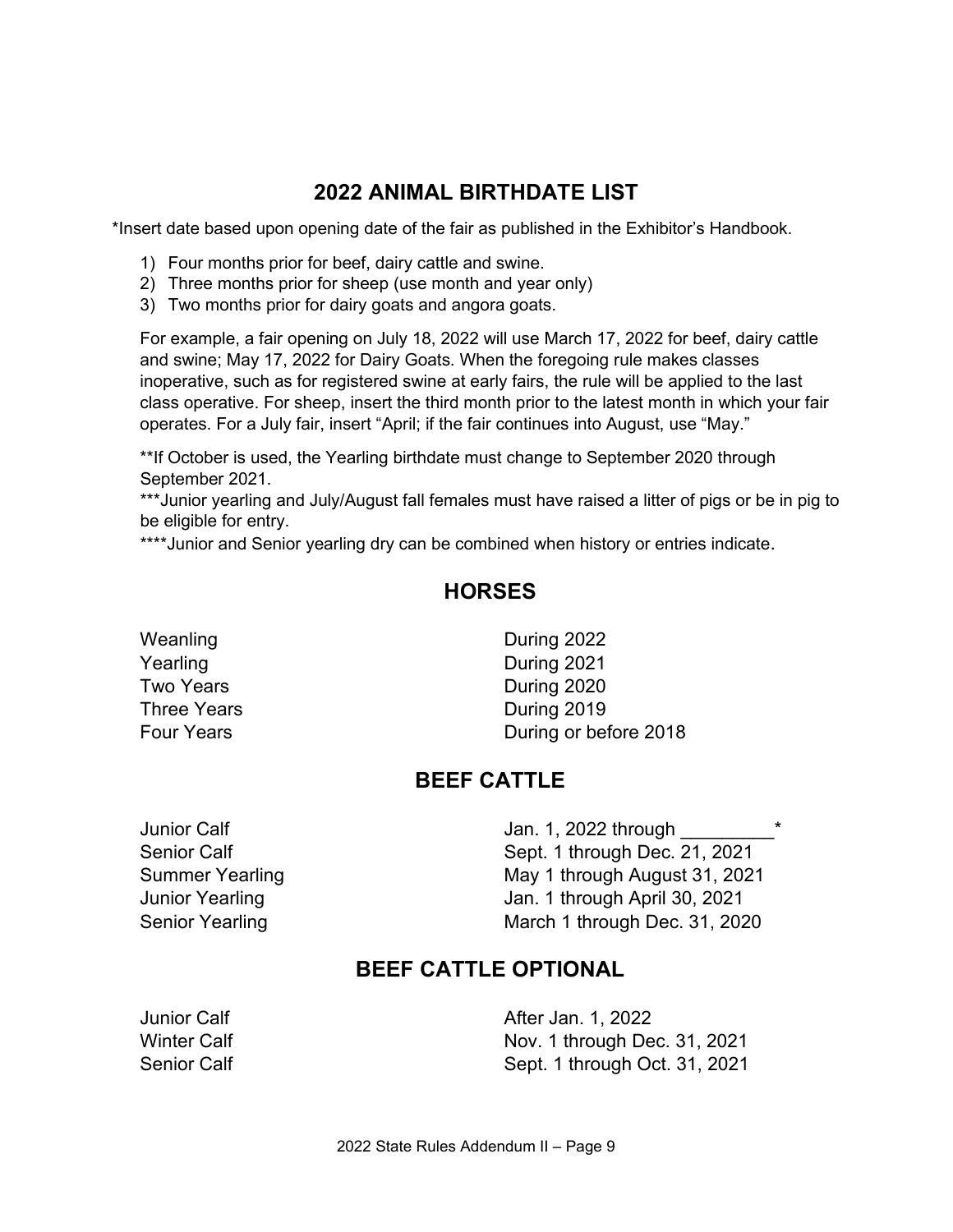#### **DAIRY CATTLE – BULLS**

Calf Sept. 1, 2021 through \_\_\_\_\_\_\_\_\* Yearling Bull Sept. 1, 2020 through Aug. 31, 2022

#### **OPTIONAL – DAIRY BULLS**

Junior Calf **Junior Yearling** Two-Year-Old Bull

March 1, 2022 through Senior Calf Sept. 1, 2021 through Feb. 29, 2022 March 1, 2021 through Aug. 31, 2022 Senior Yearling Sept. 1, 2020 through Feb. 29, 2021 Sept. 1, 2019 through August 31, 2020 Aged Bull **Prior** to Sept. 1, 2019

#### **DAIRY FEMALES**

Two Years - Under Three Three Years - Under Four Four Years - Under Five Aged Cow Prior to Sept. 1, 2017

Junior Calf January 1, 2022 through \_\_\_\_\_\_\_\* Senior Calf Sept. 1, 2021 through Dec. 31, 2021 Junior Yearling March 1, 2021 through Aug. 31, 2021 Senior Yearling Sept. 1, 2020 through Feb. 29, 2021 Sept. 1, 2019 through Aug. 31, 2020 Sept. 1, 2018 through Aug. 31, 2019 Sept. 1, 2017 through Aug. 31, 2018

#### **DAIRY FEMALES – OPTIONAL**

Junior Calf Intermediate Yearling Junior Two-Year-Old Senior Two-Year-Old Three-Year-Old Four-Year-Old Five and Six-Year-Old Aged Cow Prior to Sept. 1, 2016

Dry Cow Three Years & Over Born before Sept. 1, 2018 March 1, 2022 through Intermediate Dec. 1, 2021 through Feb. 29, 2022 Senior Calf Sept. 1, 2021 through Nov. 30, 2021 Summer Yearling Summer Yearling Summer Yearling June 1, 2021 through Aug. 31, 2021 Junior Yearling March 1, 2021 through May 31, 2021 Dec. 1, 2020 through Feb. 29, 2021 Senior Yearling Sept. 1, 2020 through Nov. 30, 2020 March 1, 2020 through Aug. 31, 2020 Sept. 1, 2019 through Feb. 29, 2020 Sept. 1, 2018 through Aug. 31, 2019 Sept. 1, 2017 through Aug. 31, 2018 Sept. 1, 2016 through Aug. 31, 2017

#### **SWINE – BOARS**

Boar Farrowed **April 2022**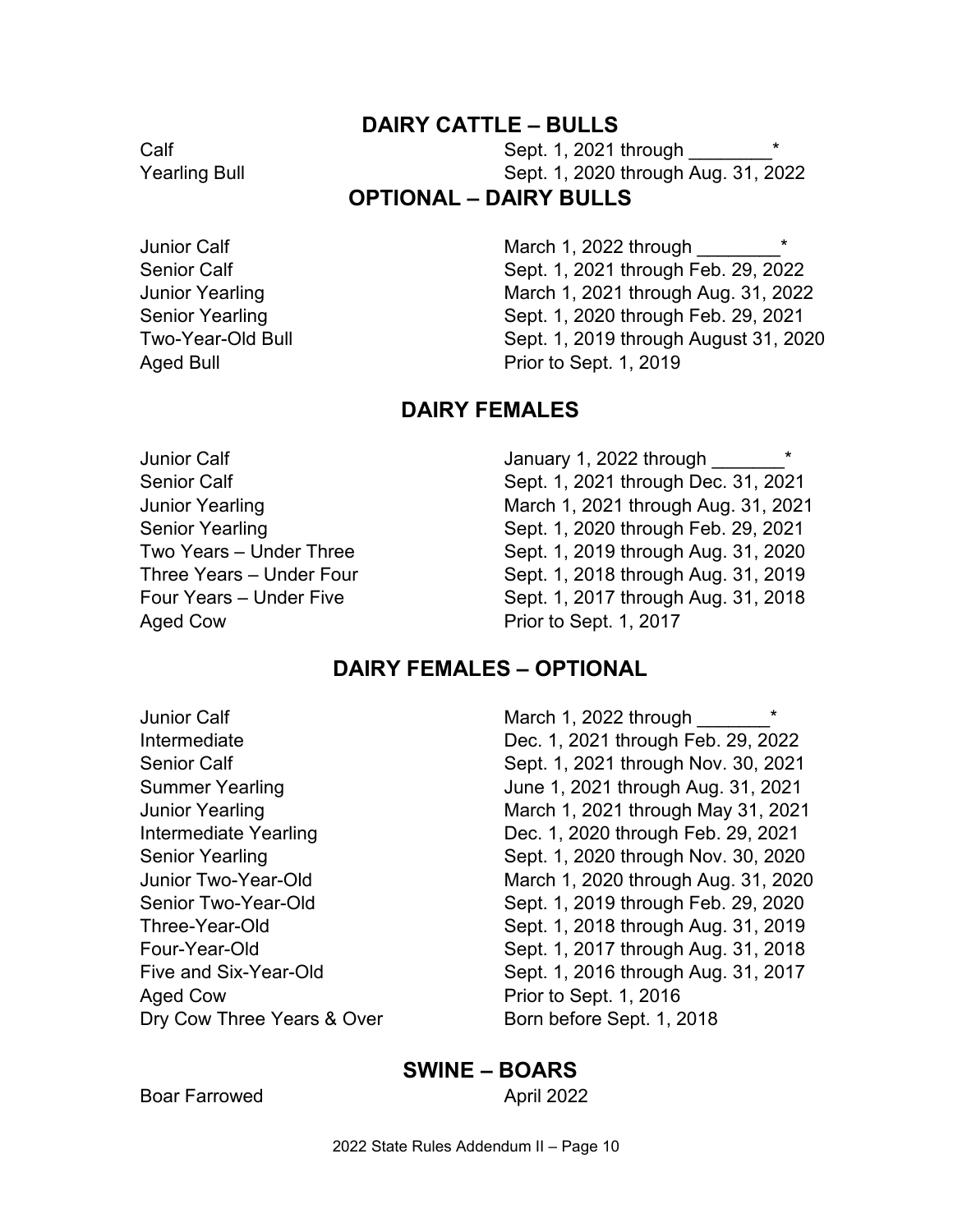Boar Farrowed March 2022 Boar Farrowed January 2022

Boar Farrowed **February 2022** 

#### **SWINE – FEMALES**

Gilt Farrowed **April 2022** Gilt Farrowed **March 2022** Gilt Farrowed **February 2022** Gilt Farrowed **Gilt Farrowed January 2022** 

Female, Fall **Full** July 1 to Dec. 31, 2021 Female, Junior Yearling The State State Jan. 1 to June 31, 2021

#### **SHEEP**

Yearling The Sept. 2020 through Aug. 2021 Fall Lamb Sept. 2021 through Dec. 2021 Spring Lamb  $\qquad \qquad$  Jan 2022 through  $\qquad \qquad ^*$ 

# **SHEEP – OPTIONAL FOR DORSETS**

Early Fall **Early Fall** Sept. 1 through October 31, 2021 Late Fall **Nov. 1 through Dec. 31, 2021** Spring **Spring 1, 2022** and after

#### **SHEEP – OPTIONAL FOR OTHER BREEDS**

**Winter Lamb** 

Fall Lamb Sept. through Dec. 2021 Jan. through Feb. 15, 2022 Spring Lamb Feb. 16, 2022 and after

#### **DAIRY GOATS – FEMALES**

| Junior Kid                 | April 16, 2022 through         |  |
|----------------------------|--------------------------------|--|
| Intermediate Kid           | March 1 through April 15, 2022 |  |
| Senior Kid                 | Jan. 1 through Feb. 29, 2022   |  |
| Junior Yearling            | July 1 through Dec. 31, 2021   |  |
| <b>Senior Yearling</b>     | Jan. 1 through June 30, 2021   |  |
| <b>Yearling Milker</b>     | Jan. 1 through Dec. 31, 2021   |  |
| Two Years - Under Three    | Jan. 1 through Dec. 31, 2020   |  |
| Three Years - Under Four   | Jan. 1 through Dec. 31, 2019   |  |
| Four Years - Under Five    | Jan. 1 through Dec. 31, 2018   |  |
| <b>Five Years and Over</b> | Prior to Jan 1, 2017 or later  |  |
|                            |                                |  |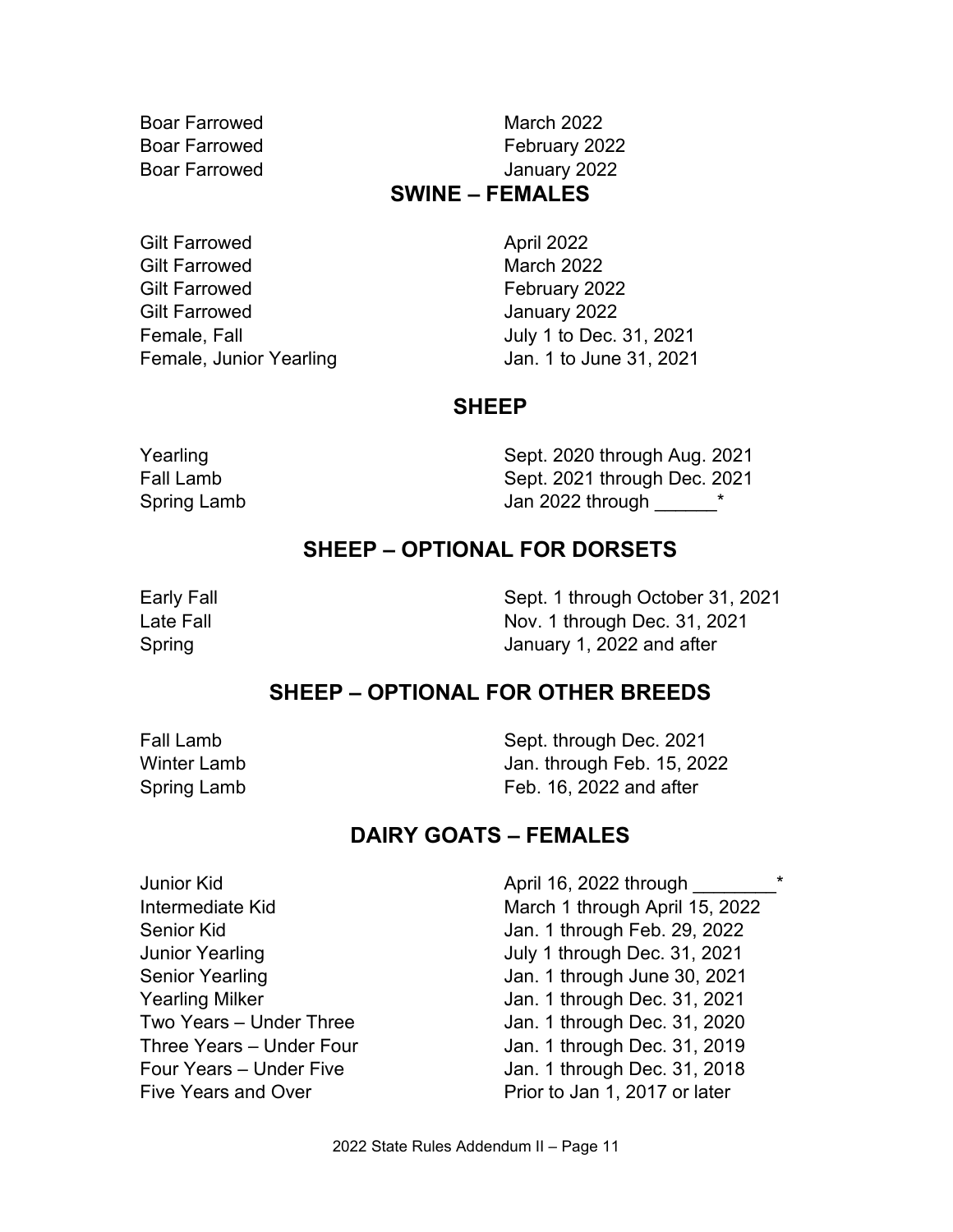# **ANGORA GOATS – BUCKS**

Kid Dec.1, 2022 through June 1, 2022 Yearling Dec. 1, 2020 through Nov. 30, 2021

# **ANGORA GOATS – DOES**

| Kid      | Dec. 1, 2021 through June 1, 2022  |
|----------|------------------------------------|
| Yearling | Dec. 1, 2020 through Nov. 30, 2021 |
| Aged     | Prior to December 1, 2020          |

#### **CHEVON: MARKET GOATS**

Suggest no more than seven months old at fair. Fairs may set minimum-maximum weight.

# **POULTRY – CHICKENS**

| Hen      | One year or older                                                      |
|----------|------------------------------------------------------------------------|
| Pullet   | Less than one year                                                     |
| Cock     | One year or older                                                      |
| Cockerel | Less than one year                                                     |
|          | Meat Chickens: Suggest not over 12 weeks of age. Three pounds or more. |

#### **POULTRY – TURKEYS**

Young Hen Young Tom Market Hen: Suggest not over 14 weeks of age; 14 – 16 lbs. Market Tom: Suggest 17 – 19 weeks of age; 25 – 32 lbs. Old Hen **One year or older** Less than one year Old Tom **One year or older** Less than one year

#### **POULTRY – DUCKS**

 Young Duck (female) Less than one year Old Drake (male)  $\qquad \qquad \qquad \qquad$  One year or older Old Duck (female) **Old Duck (female**) **One year or older**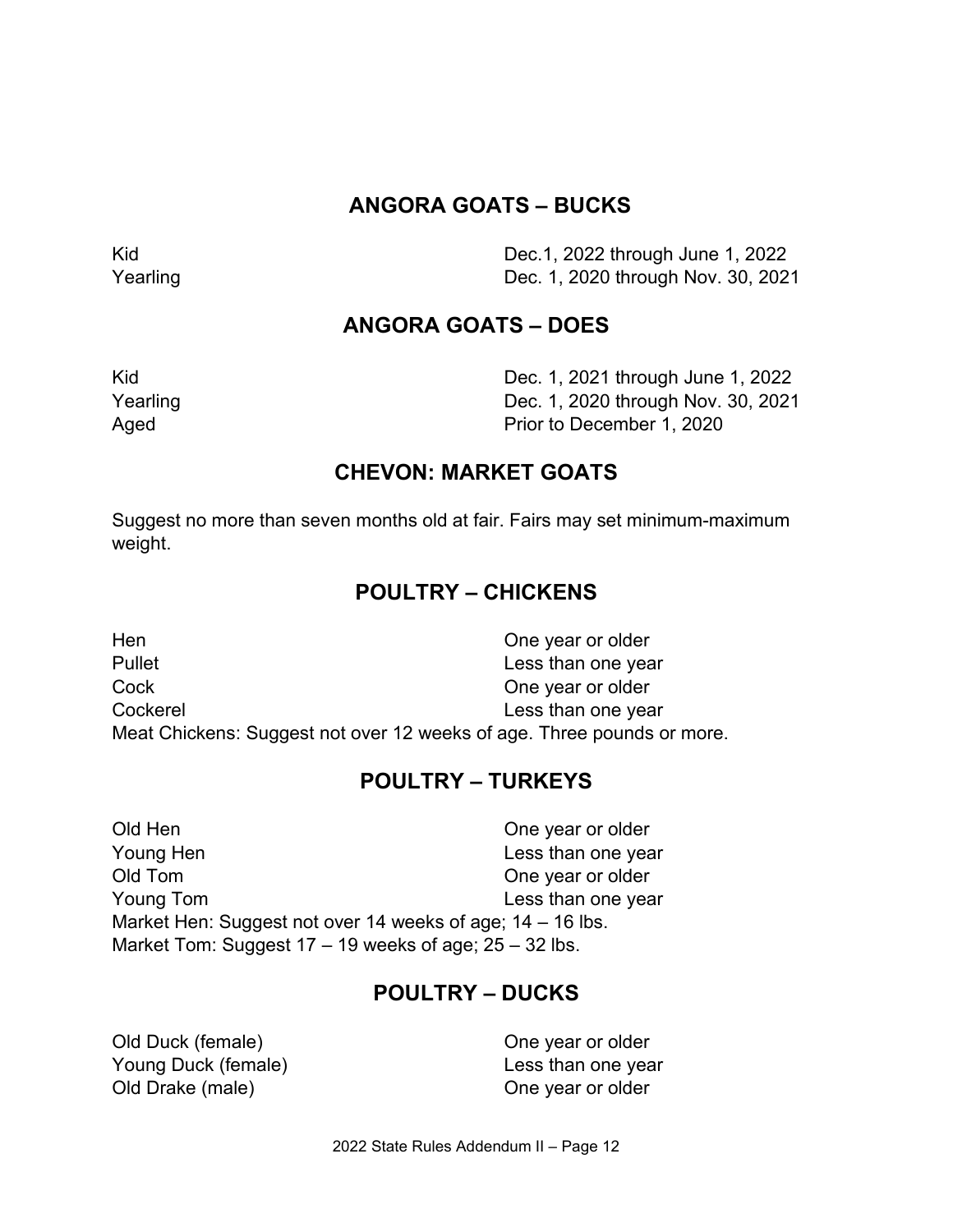Young Drake (male) Less than one year Market Duck: Suggest not over six months; three pounds and up

# **POULTRY – GEESE**

 Young Goose (female) Less than one year Young Gander (male) Less than one year Meat Goose: Suggest not over six months; five pounds and up. Old Goose (female) Cone year or older Old Gander (male) Cone year or older

#### **PIGEONS**

| Old Cock                                                     | One year or older  |  |
|--------------------------------------------------------------|--------------------|--|
| <b>Young Cock</b>                                            | Less than one year |  |
| Old Hen                                                      | One year or older  |  |
| Young Hen                                                    | Less than one year |  |
| Meat Pigeons: Suggest not over six months; one pound and up. |                    |  |

#### **RABBITS – LIGHTWEIGHT**

 ENGLISH/FRENCH ANGORA, DUTCH, HIMALAYAN, HOLLAND LOP, MINI LOP, NETHERLAND DWARF, MINI REX, REX, SILVER MARTIN

Senior Buck Senior Buck Six months and older Junior Buck Under six months Senior Doe Six months and older **Junior Doe** Under six months

#### **RABBITS – HEAVYWEIGHT**

CALIFORNIAN, ENGLISH LOP, FRENCH LOP, NEW ZEALAND, SATIN, FLEMISH GIANT

**Junior Buck** Senior Doe Meat Rabbit: Suggest not over 70 days; 3.5 pounds and up Senior Buck **Eight months and older** Intermediate Buck Six – Eight months of age Under six months Eight months and older Intermediate Doe Six – Eight months of age **Junior Doe** Under eight months

# **CAVIES (GUINEA PIGS)**